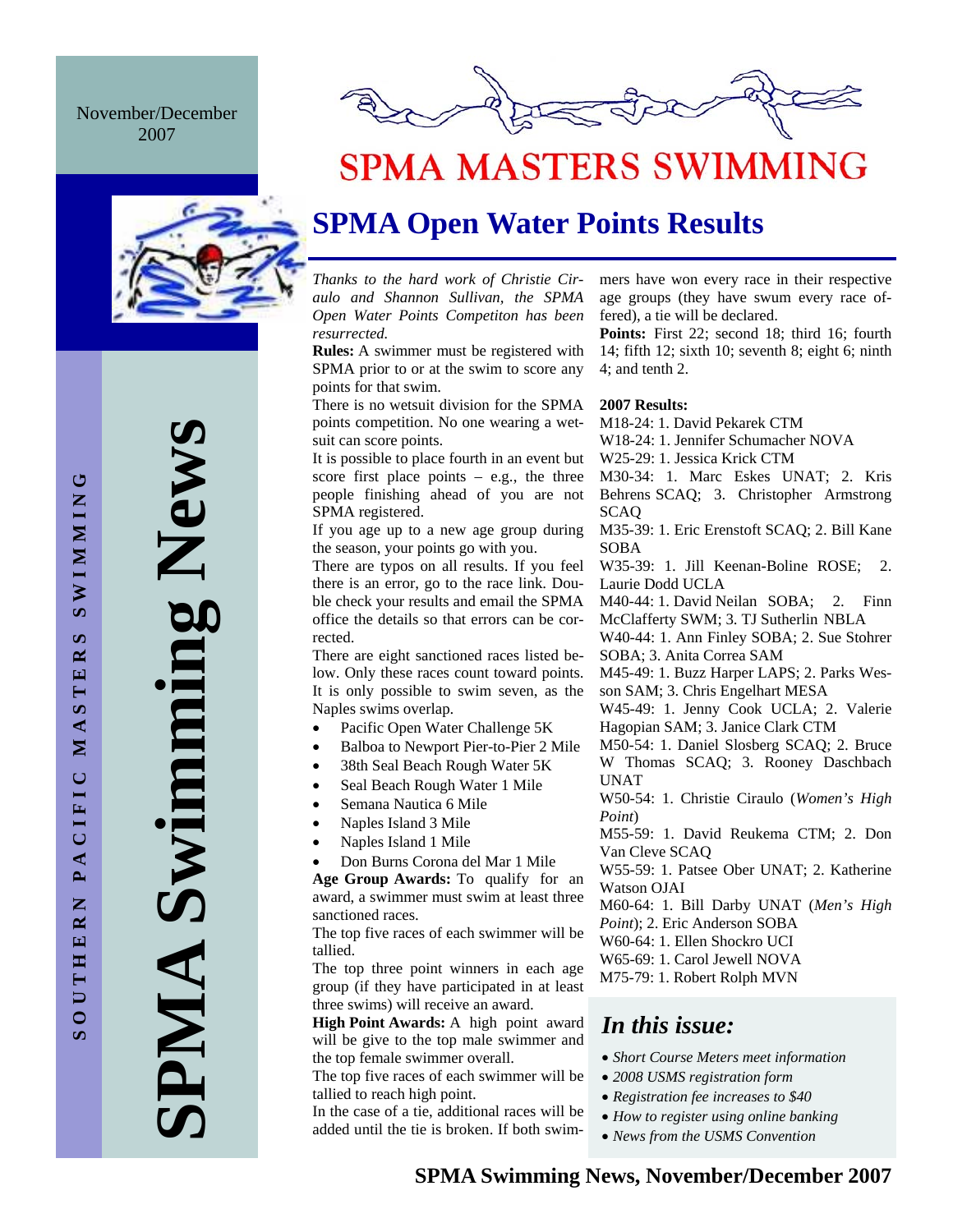# SWIM FOR LIFE!

#### **SAN LUIS OBISPO, SANTA BARBARA (North) and KERN**

## **SANTA BARBARA (South) and VENTURA**

**LOS ANGELES (North)** 

**LOS ANGELES (Westside)** EL SEGUNDO MÁSTERS City of El Segundo (310) 524-2700 x2738

## **LOS ANGELES (Central and South)**<br>CATALINA Channel Swimming Federation

**LOS ANGELES (South Bay)** 

**INLAND EMPIRE**<br>CORONA: Corona Aquatic Team Masters

## **ORANGE COUNTY**

COAST MASTERS<br>FULLERTON: FAST Masters Team Bill Jewell, swimbill@sbcglob HUNTINGTON BEACH SWIM CLUB Buddy Belshe (949) 362-4727 NEWPORT BEACH: Team TYR Jeni Buys (949) 706-9991; gojeni@aol.com<br>SAN CLEMENTE: San Clemente Swim Masters Rod Snyder (949) 366-1630; rdsnyder4@co: YORBA LINDA: East Lake Eagle Rays **LAS VEGAS**<br> **HENDERSON Southern Nevada Masters** 

ATASCADERO: Team K-man Jennifer Glenesk (805) 2376170; swimcoach@teamkman.org; www.teamkman.org BAKERSFIELD: Golden Wave Masters Rafael Guijarro (661) 472-7246; rago2000@sbcglobal.net<br>BAKERSFIELD SWIM CLUB John Kraetsch, jfk1@mcjunkin.com; www.bakersfieldswir John Kraetsch, jfk1@mcjunkin.com; www.bakersfieldswimclub.org SAN LUIS OBISPO MASTERS Louise Butler (805) 543-9515; sloswimclub@sbcglobal.net; www.sloswimclub.org SAN LUIS OBISPO: Kennedy Club Masters Linda Stimson (805) 781-3488 x17; sloaquatics@kennedyclubs.com SANTA MARIA: Santa Maria Swim Club Cris Maxwell (805) 478-5801; maxwell.pca2@verizon.net VALYERMO: slowtwitch.com Mark Montgomery (310) 990-1400; montyman007@hotmail.com, slowtwitch.com

Vic Anderson (805) 403-5425, delphis13@msn.com NEWBURY PARK: Performance Masters Steve Gleason (805) 208-3888; sgleason51@yahoo.com<br>OJAI: Ojai Masters Rick Goeden (805) 646-6884; theswimguy@sbcglobal.ne Rick Goeden (805) 646-6884; theswimguy@sbcglobal.net SANTA BARBARA: UCSB Masters Jeremy Kipp (805) 893-2505; jeremykipp@cox.net<br>SANTA BARBARA MASTERS Jon Bishop (805) 886-0050; coachib@sbswim.org Jon Bishop (805) 886-0050; coachjb@sbswim.org THOUSAND OAKS: Conejo Simi Aquatics Jon Irwin (310) 658-7276; jirwin@earthlink.net; www.csaswim.com THOUSAND OAKS: Daland Masters Leslie Daland-James (805) 495-5210; lesliedaland@yahoo.com<br>THOUSAND OAKS: South Coast Aquatics Matt Warshaw (805) 660-2082; matt@southcoastwaterpoloclub THOUSAND OAKS: South Coast Aquatics Matt Warshaw (805) 660-2082; matt@southcoastwaterpoloclub.com<br>VENTURA COUNTY MASTERS Steve Witcher (805) 650-0400; buenaswim@yahoo.com Steve Witcher (805) 650-0400; buenaswim@yahoo.com VENTURA: Rio Mesa Masters Toby Petty (805) 642-6674; tonthego00@sbcglobal.net

Tom Otto (661) 948-0057; ottolfixit@hotmail.com PASADENA: Caltech Masters Suzanne Dodd (626) 449-7536; sdodd@ipac.caltech.edu<br>PASADENA: Rose Bowl Masters Chad Durieux (626) 564-0330: cdurieux @rosebowlaquat Chad Durieux (626) 564-0330; cdurieux @rosebowlaquatics.org SANTA CLARITA MASTERS Lance O'Keefe; lokeefe@santa-clarita.com; pool: (661) 250-3766

Raine Kishimoto (818) 222-2782 x 110; lkishimoto@cityofcalabasas.com L.A. WEST: UCLA Bruin Masters Gerry Rodrigues (310) 702-9327; swimpro@pacbell.net PORTER RANCH: Porter Valley Masters Dan Sigafoos (513) 284-4872; dtsigafo@hotmail.com<br>WEST HOLLYWOOD AOUATICS Joel McKenna (310) 288-6555 (team hotline); info@w Joel McKenna (310) 288-6555 (team hotline); info@wh2o.org; www.wh2o.org WOODLAND HILLS: Southwest Aq Masters Fred Shaw (818) 347-1637; swamfred@aol.com; www.swam.us

Linda Bamford (805) 469-2415; swim@swimcatalina.org; swimcatalina.org L.A. (various locations): SCAQ SCAQ Office (310) 390-5700; www.swim.net/scaq L.A. MID-WILSHIRE: Meridian Swim Club Vanessa Mesia (310) 729-2971; vanessamesia@sbcglobal.net; meridiansportsclub.com<br>L.A. : Los Angeles Athletic Club Masters Skye Conant (213) 625-2211 x3366; skye.conant@laac.net; www.la Skye Conant (213) 625-2211 x3366; skye.conant@laac.net; www.laac.com

Kathy Davids (310) 643-6523, kdavids@socal.rr.com; www.southbayswimteam.org LONG BEACH: Alpert JCC Cindy Jarvis (562) 426-7601 x1047, cjarvis @alpertjcc.org, www.alpertjcc.org<br>
LONG BEACH: Shore Aquatics Elodie Lynn (562) 644-5228, mimibobs@msn.com, www.shoreaquatics.com Elodie Lynn (562) 644-5228, mimibobs@msn.com, www.shoreaquatics.com

CARSON/LOS ALAMITOS: Long Beach Grunions Yuji Utsumi; (562) 252-0220; info@lbgrunions.com; www.lbgrunions.com MANHATTAN BEACH: Magnum Masters Chuck Milam (310) 592-6010, cdmilam @hotmail.com, www.manhattancc.com<br>RANCHO PALOS VERDES: Zenith Aquatics Shari Twidwell (310) 937-3535; shari @zapswimming.com RANCHO PALOS VERDES: Zenith Aquatics Shari Twidwell (310) 937-3535; shari@zapswimming.com<br>TORRANCE : LA Peninsula Swimmers Beth Overstreet (310) 214-9593; beth.ford@mindspring.com Beth Overstreet (310) 214-9593; beth.ford@mindspring.com, www.lapsmasters.org

John Salvino (866) SWM-CRNA; coachsalvino@hotmail.com MURRIETA: MESA Aquatic Masters Debbie Mone (951) 265-1454; msmone@msn.com; mesaaquatics.com<br>PALMDALE: Palmdale Masters Joe Goss (661) 267-5611; jgoss @cityofpalmdale.org Joe Goss (661) 267-5611; jgoss@cityofpalmdale.org RIVERSIDE: Riverside Aquatics Assn.<br>TEMECULA: City of Temecula Masters Gwen WIllcox (951) 694-6410; gwen willcox @cit TEMECULA: City of Temecula Masters Gwen WIllcox (951) 694-6410; gwen.willcox @cityoftemecula.org<br>WALNUT: Buzzards Peak Masters Francis Neric (562) 713-4555, fneric @mtsac.edu Francis Neric (562) 713-4555, fneric@mtsac.edu YUCAIPA: Masters of Yucaipa Kathy Fellenz (909) 790-5544; junebug@cybertime.net

Bill Jewell, swimbill@sbcglobal.net; fastswim.org HUNTINGTON BEACH: Golden West Swim Club Erik Andrews (714) 308-2227; slipperyrocks@yahoo.com; goldenwestswimclub.com IRVINE NOVAQUATICS Mike Collins (949) 338-6682, info@novamasters.com; www.novamasters.com<br>IRVINE: UCI Masters Charlie Schober (949) 824-7946; ctschobe@uci.edu; www.masterswim.uci.edu Charlie Schober (949) 824-7946; ctschobe@uci.edu; www.masterswim.uci.edu IRVINE: The Sports Club/LA Dan Schoen (949) 9758400 x6204; danschoen@thesportsclub.com; thesportsclubla.com<br>MISSION VIEJO MASTERS Mark Moore (949) 233-6521; swimoffice@mvnswim.org; mastersmvnswim.org Mark Moore (949) 233-6521; swimoffice@mvnswim.org; mastersmvnswim.org NEWPORT BEACH: Pacific Coast Aquatics Mark Desmond (949) 306-3599; markdesmond@highhopes.ws; pacificcoastaquatics.org Rod Snyder (949) 366-1630; rdsnyder4@cox.net SAN JUAN CAPISTRANO: Capo Masters Bert Bergen (949) 291-1659 (pool); info@capomasters.com; www.capomasters.com TUSTIN: SOCAL Aquatics Debra Cruze-Meyer (714) 639-1913; coachdebra@socalaquatics.com Mark Tierney (714) 639-7531; coachmark @orca-aquatics.com<br>(714) 701-9440

Frank Lowery (702) 400-2790; flowery719@cox.net; www.lowerysmultisport.com LAS VEGAS: Las Vegas Masters Victor Hecker (702) 247-7788; heckerrealestate@hotmail.com LAS VEGAS: Viva Las Vegas Masters Marie Girouard (702) 461-5354; mjvgutierrez@cox.net

### **SPMA Swimming News, November/December 2007**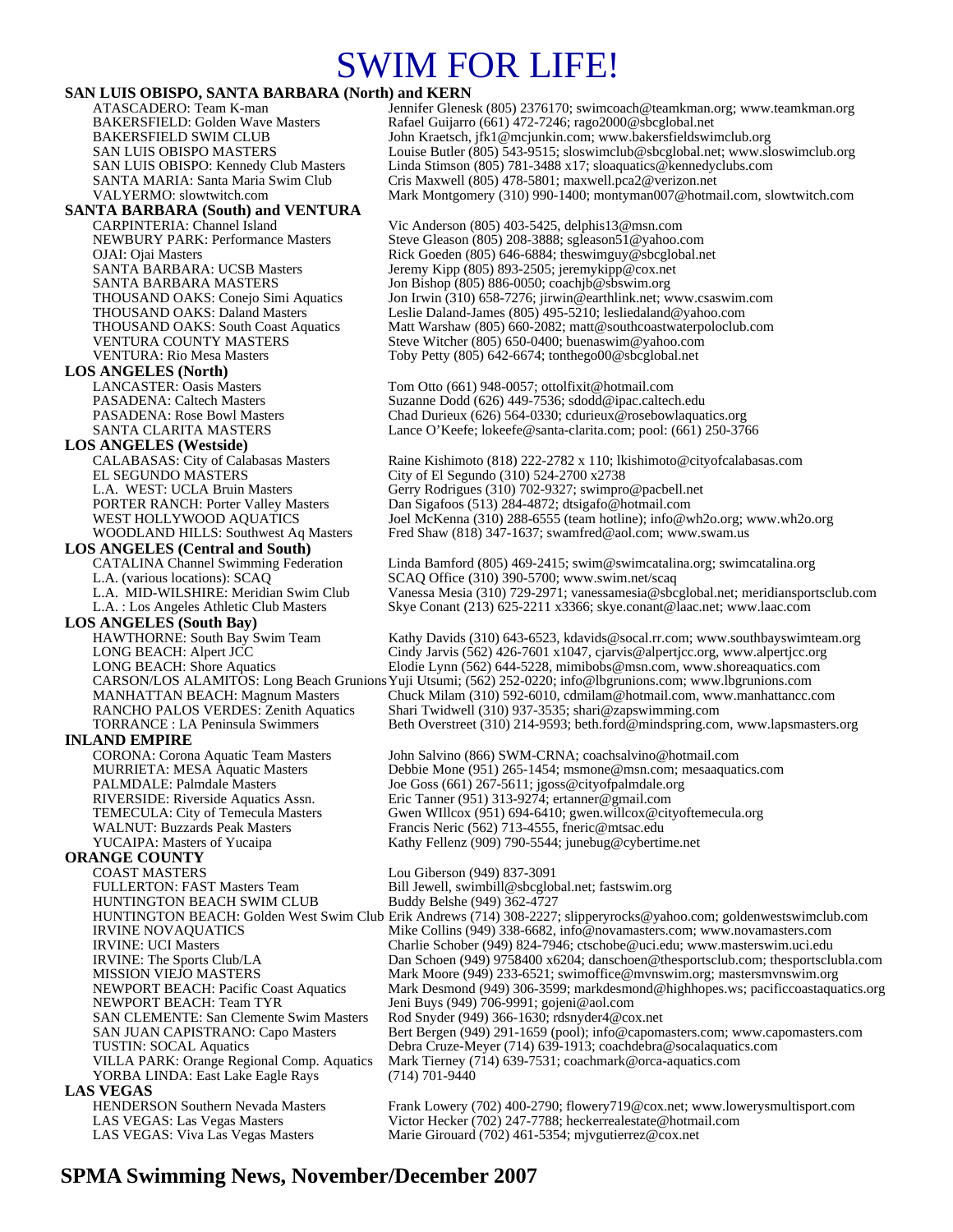# SPMA Competition Information and Instructions

**Rules:** Current USMS and SPMA rules will govern. All events are timed finals. Swimmers must check in with the Clerk of Course for deck seeded events that they wish to swim. After an event has been officially closed, swimmers may not check in. Age as of the last day of the meet determines age group for the meet for short course yards, and age as of December 31st of the year of competition determines age for long course and short course meters meets. You must be 18 years of age to register with SPMA and compete in meets.

**Eligibility:** Events are open to any **current** USMS registered swimmer or a foreign swimmer with a valid travel permit. SPMA swimmers are encouraged to submit their registration application with the submitted entry card, if NOT currently registered.

**Affiliation:** A swimmer's affiliation as stated on the consolidated entry card, if valid as of the first day of the meet, will apply throughout the meet, except that swimmers may unattach at any time.

**Submitted Times:** Please enter your best time, a reasonable estimate or a workout time. All times must be submitted on a SPMA consolidated entry card or a copy of a SPMA consolidated entry card (below). Do not mail in the meet entry form.

**Entry Confirmation:** To avoid any concern regarding receipt of entry card, enclose a self-addressed stamped envelope or postcard or mail card "Return Reply Request". No certified, registered or special delivery mail will be accepted. Receipt of entry will not be verified by phone.

**Strictly Forbidden**: Entering more than 5 individual events per day; using hand paddles in warm-up areas; diving in warm-ups unless in designated sprint lanes (entering the warm-up pool must be done with feet first with one hand in contact with the pool deck); use of any pacing device in competition; and smoking in any area where swimmers may be present.

**Open Water**: Swimmers using non-porous neoprene swim suits, wetsuits, or other non-porous attire will be ineligible for awards or place points.

> *Check out our website www.spma.net for up-to-date information*

> > $f \circ f$

SOUTHERN PACIFIC MASTERS ASSOCIATION . CONSOLIDATED ENTRY CARD

|                             | Name                                 |              |                                                               |                                                                                                                                       |       | Male                                    |                                   |              |                                      |  |              |                                          |                   |
|-----------------------------|--------------------------------------|--------------|---------------------------------------------------------------|---------------------------------------------------------------------------------------------------------------------------------------|-------|-----------------------------------------|-----------------------------------|--------------|--------------------------------------|--|--------------|------------------------------------------|-------------------|
|                             | Birthdate $\frac{1}{\sqrt{2\pi}}$    |              | Age__________                                                 |                                                                                                                                       |       |                                         | Club ____________________________ |              | $Phone ($ $)$ $ -$                   |  |              |                                          |                   |
| Event<br>No.                | <b>FREESTYLE</b><br>(Submitted Time) | Event<br>No. | <b>BACKSTROKE</b><br>(Submitted Time)                         | No.                                                                                                                                   | Event | <b>BREASTSTROKE</b><br>(Submitted Time) |                                   | Event<br>No. | <b>BUTTERFLY</b><br>(Submitted Time) |  | Event<br>No. | <b>INDIV. MEDLEY</b><br>(Submitted Time) |                   |
|                             | 50<br>100<br>200                     |              | 50<br>100<br>200                                              |                                                                                                                                       |       |                                         | 50<br>100<br>200                  |              | 50<br>100<br>200                     |  |              |                                          | 100<br>200<br>400 |
|                             | 400/500<br>800/1000<br>1500/1650     |              |                                                               | FOR OFFICE USE ONLY<br>No. of events ________ $\times$ \$ ________ = \$ _________<br>Amt Rec'd<br>Surcharge<br>$\sim$ $\sim$<br>Total |       |                                         |                                   |              |                                      |  |              |                                          |                   |
| Include a copy of USMS card |                                      |              | Signature on back is REQUIRED!<br>Include a copy of USMS card |                                                                                                                                       |       |                                         |                                   |              |                                      |  |              |                                          |                   |

Late or incomplete entries (no fee, incomplete entry card, incomplete enty data) or entries postmarked after due date MAY **BE REJECTED!** 

ALL MASTERS swimmers are required to send a photo-copy of their USMS card with their entry card. ALL Masters swimmers may be asked to show their USMS card if requested at the meet.

"I, the undersigned participant, intending to be legally bound, hereby certify that I am physically fit and have not been otherwise informed by a physician. I acknowledge that I am aware of all the risks inherent in Masters swimming (training and competition), including possible permanent disability or death, and agree to assume all of those risks. AS A CONDITION OF MY PARTICIPATION IN THE MASTERS SWIMMING PROGRAM OR ANY ACTIVITIES INCIDENT THERETO, I HEREBY WAIVE ANY AND ALL RIGHTS TO CLAIMS FOR LOSS OR DAMAGES, INCLUDING ALL CLAIMS FOR LOSS OR DAMAGES CAUSED BY THE NEGLIGENCE, ACTIVE OR PASSIVE, OF THE FOLLOWING: UNITED STATES MASTERS SWIMMING, INC., THE LOCAL MASTERS SWIMMING COMMITTEES, THE CLUBS, HOST FACILITIES, MEET SPONSORS, MEET COMMITTEES, OR ANY INDIVIDUALS OFFICIATING AT THE MEETS OR SUPERVISING SUCH ACTIVITIES.

In addition, I agree to abide by and be governed by the rules of USMS."

| PLEASE SIGN:                                                                                                                                                                                       | <b>DATE</b>                                                                                           |
|----------------------------------------------------------------------------------------------------------------------------------------------------------------------------------------------------|-------------------------------------------------------------------------------------------------------|
| Is this your first Masters Meet?<br>Yes<br>No<br>Read the meet information sheet carefully. Make your<br>check payable as shown on the meet information sheet<br>and mail it to the address shown. | Non-SPMA swimmers please include your address:<br>Street:<br>City, State, Zip: ______________________ |
| 12/94                                                                                                                                                                                              |                                                                                                       |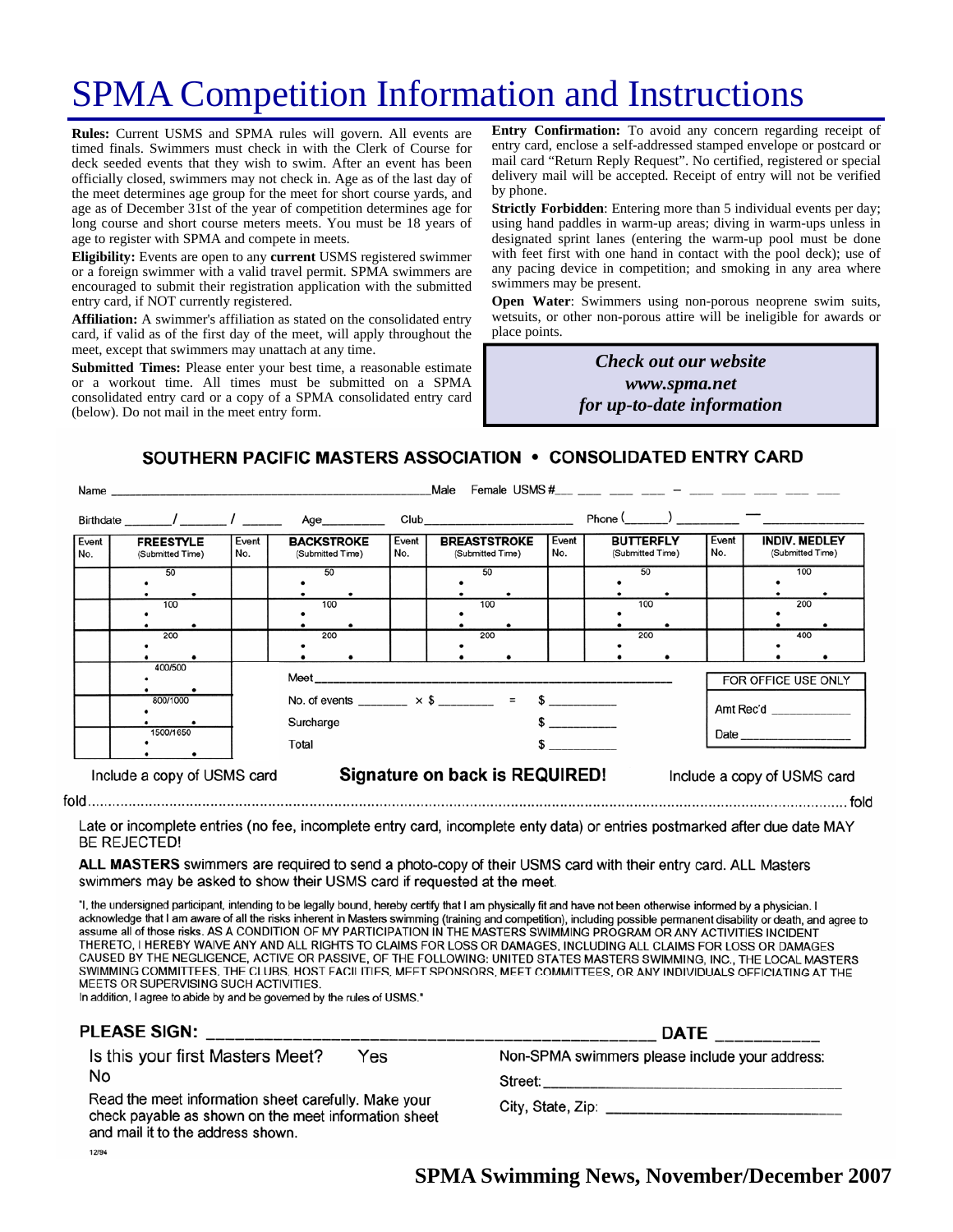### **UCLA Bruin Masters Short Course Meters Swim Meet Saturday, November 3, 2007**

### Sanction number: 337-042

UCLA Student Activities Center Pool (formerly the Men's Gym Pool) on the UCLA campus is an outdoor 8-lane competition pool with a warm-up area.

**Directions & Parking:** Take the 405 Freeway to Sunset Blvd. East. Take Sunset approx. one mile to Westwood Plaza. Turn right into the campus to parking kiosk and pay the parking fee. Ask for best lot to park in for SAC. The pool is located across from the campus food court and bookstore. NOTE: Parking enforcement *does* ticket on weekends!

**Entries:** The pre-entry postmark deadline is Saturday, October 27th. Meet day entries for the 800 m Freestyle will close at 8:30 a.m. and at 10:00 a.m. for all other events. Age on December 31st, 2007 determines age group for the meet.

**Seeding:** All events will be deck seeded slowest to fastest by entered time, ages and genders combined. Swimmers in the 800 m Freestyle *must* check in to be seeded.

**Relays:** No Charge - Fun Event! 4 x 50 "T-shirt" relay. Each team member must swim with a T-shirt on. The shirt is exchanged from one swimmer to the next. Bring a T-shirt to use. This is quite a comical event and loads of fun. For each relay swimmer who is not entered in individual events, a fee of \$5.00 and a signed liability release must be submitted with the relay entry.

**Awards:** Individual: SPMA ribbons for places 1 to 3. Relay: SPMA ribbons for first place.

**Snack Bar:** Food will be available at the campus food court located across from the pool.

**Entry Fees:** \$25.00 per swimmer flat fee (pre-entry or deck entry). **Checks payable to**: UC Regents

Mail consolidated entry card, a copy of your USMS card, and check to: Bruin Masters Meet, P.O. Box 204, Lake Forest, CA 92609-0204.

**Questions:** Meet Director, Gerry Rodrigues, swimpro@pacbell.net. Meet Information, (310) 702-9327. Meet Processing, Robert Mitchell, mitchellrobert@cox.net

#### **Saturday, November 3, 2007**

800 warm-up at 8:00 a.m.

800 starts at 9:00 a.m.

1 . 800 m Freestyle

Additional warm-up after the 800

- Event #2 starts at 10:30 a.m.
- 2. 200 m Freestyle Relay (men, women, mixed; deck enter)
- 3. 200 m Individual Medley
- 4. 50 m Backstroke
- 5. 100 m Butterfly
- 6. 200 m Freestyle
- 7. 100 m Backstroke
- 8. 50 m Freestyle
- 9. 100 m Breaststroke
- 10. 100 m Freestyle
- 11. 50 m Butterfly
- 12. 50 m Breaststroke
- 13. 100 m Individual Medley
- 14. 4 x 50 m T-shirt Relay (deck enter)

*Special thanks to Errol Graham for proofreading the SPMA Newsletters, often on a very short deadline!* 

*Julie Heather, editor* 

### **Southwest Masters Turkey Shoot at Pierce College Sunday, November 18, 2007**

### Sanction number: 337-044

Pierce College Pool is an outdoor 7-lane competition pool with two 25-meter warm-up lanes. 6201 Winnetka Ave., Woodland Hills.

**Directions:** Take the 101 Freeway to Winnetka. Exit at Winnetka and go north one mile to the college. Winnetka is located 6 miles west of the San Diego Freeway (405) and Ventura Freeway (101) interchange.

**Entries:** The pre-entry postmark deadline is Saturday, November 10th. Entries for the 800 m Freestyle will close at 8:45 a.m. and at the conclusion of the 800 for all other events. Age on December 31st, 2007 determines age group for the meet.

**Seeding:** All events will be deck seeded slowest to fastest by entered time, ages and genders combined. Check-in is not required in order to be deck seeded, except swimmers must check in to swim the 800 m Freestyle and the 400 m Individual Medley.

**Relays:** All relays will be deck entered. There is no charge for relays. For each relay swimmer who is not entered in individual events, a fee of \$5.00 and a signed liability release must be submitted with the relay entry. Event 8 is a rare 800 m Freestyle relay, a chance for a record. Event 16 is men's, women's, mixed, freestyle or medley relays.

**Awards:** Individual: SPMA ribbons for places 1 to 3. Relay: SPMA ribbons for first place. Special awards for the swimmers who swim closest to their entered time in each event.

**Entry Fees:** \$3.00 per each individual event entered and a \$10.00 surcharge per swimmer. For swimmers in relays only, the fee is \$5.00. NOTE: deck entrants will pay an additional \$10.00 entry charge.

#### **Checks payable to**: AM Swimming

Mail consolidated entry card, a copy of your USMS card, and check to: Southwest Masters Turkey Shoot, P. O. Box 204, Lake Forest, CA 92609-0204.

**Questions:** Mary Hull (818) 885-5934; Robert Mitchell, mitchellrobert@cox.net, (949) 689-7946.

#### **Sunday, November 18, 2007**

800 warm-up at 8:00 a.m.

800 starts at 9:00 a.m.

1. 800 m Freestyle (check in required) Additional warm-up after the 800

Event #2 starts at 11:00 a.m.

- 2. 50 m Butterfly
- 3. 100 m Backstroke
- 4. 200 m Breaststroke
- 5. 50 m Freestyle
- 6. 100 m Butterfly
- 7. 200 m Backstroke
- 
- 8. 800 m Freestyle Relay (men, women, mixed; deck enter)
- 9. 50 m Breaststroke 10. 100 m Freestyle
- 11. 200 m Butterfly
- 12. 50 m Backstroke
- 13. 100 m Breaststroke
- 14. 200 m Freestyle
- 15. 400 m Individual Medley
- 

16. 400 m Relay (medley or freestyle; men, women, mixed; deck enter)

*SPMA will hold elections for officers at the annual meeting on Thursday, November 15th in Pasadena. Please contact the SPMA office for additional information about the meeting or if you are interested in running for a position.* 

**SPMA Swimming News, November/December 2007**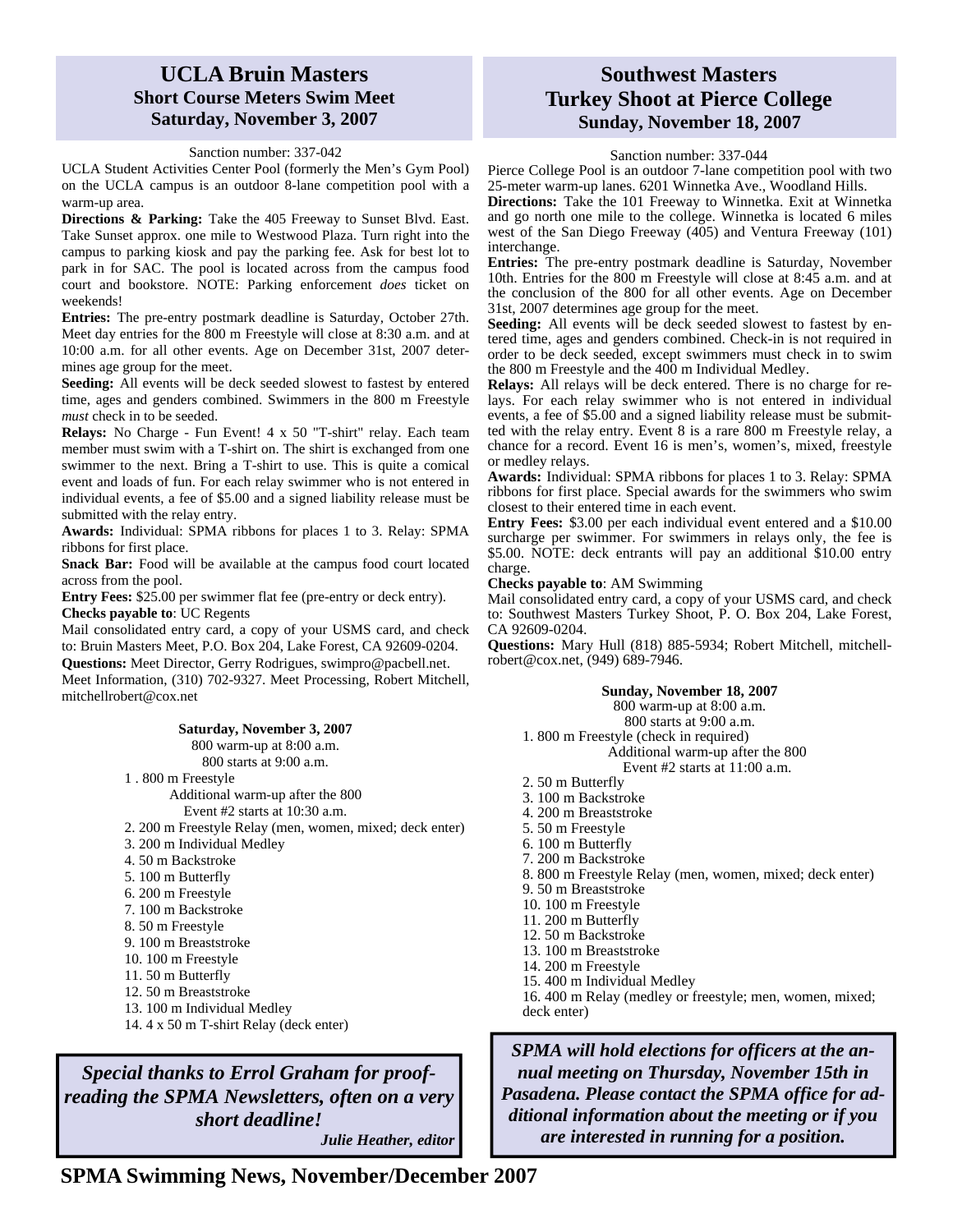### **Long Beach Grunions 2007 SPMA SCM Championships November 30 - December 2, 2007**

#### Sanction number: 337-045

**Directions:** The Belmont Plaza Olympic Pool, 4000 E. Olympic Plaza Dr., Long Beach CA 90803. Take the 405 Fwy. to the 7th Street exit. Go west on 7th Street to Redondo. Left on Redondo to Ocean Blvd. Left on Ocean to Termino. Right on Termino, Termino dead ends into pool parking. You can park on either side of the pool. All day parking passes will be available at the meet.

**Fees:** Flat fee of \$40.00 if postmarked before Monday, November 12th. Entry fee includes a meet T-shirt. Add a \$10.00 late fee for all entries *postmarked* (or entered on-line) after Monday, November 12th. Entries received after November 12th will not appear in the meet program. All entries *must* be *received* by 6:00 p.m. Wednesday, November 21st. No individual deck entries will be allowed. Age on December 31st determines age for the meet. All relays will be deck entered. Relay only swimmers may enter for a \$10.00 fee (which does not include a meet T-shirt) and must sign a consolidated entry card. Swimmers are limited to entering a total of 7 individual events for the entire meet and no more than 5 individual events per day. Relay entries are \$10 per relay, and there is no limit on the number of relays a swimmer may swim, but swimmers may swim only one relay (men, women, or mixed) per event. There will be no refunds of entry fees after November 21st.

**Seeding:** All events will be seeded and swum slowest to fastest. Men and women will be seeded together for the 800 and 1500 m Freestyle and 400 m Individual Medley, based on entry time. Men and women will swim separately for all other individual events. Scoring will be by gender and age group. The 1500 m Freestyle may be limited to the first 80 entries at the discretion of the meet director. Swimmers may enter both the 800 and 1500 m Freestyle.

**Timing:** Electronic timing will be used and two timers per lane will be provided. Clubs are requested to assist with timing where possible.

**Check-in:** Due to the anticipated large number of entrants, positive check-in is required for all events. Phone check-in is available for the 1500 Freestyle from 8:00 to 9:30 a.m. and for the 400 IM and 800 Freestyle from 8:00 a.m. until 11:00 a.m. on November 30th by calling (714) 273-8793 during those hours.

**Awards:** Individual: SPMA medals for places 1 to 3 and SPMA ribbons for places 4 to 6 for each age group and gender. Relays: SPMA medals for 1st place, SPMA ribbons for 2nd and 3rd places. There will be special awards for high point male and female swimmer in each age group, based on points from individual events. Awards to the top eight teams, based on combined scoring for men and women, individual events plus relays.

**Entries:** To register online, go to www.lbgrunions.com, click on Swim Meets, and then register. You may also mail entries, SPMA entry card, copy of USMS card, and check (payable to: Long Beach Grunions) to: LB Grunions, c/o Bart Parnes, 645 Terrylynn Place, Long Beach, CA 90807. Receipt of entry will not be verified by phone. Send a SASE or stamped postcard for return receipt. **Questions:** Call (714) 273-8793 or send an email to Kenny Brisbin, ken@supersource.com. For hotels, information, and directions, go to www.lbgrunions.com and click on "Swim Meets."

*Please note that this meet entry information supersedes the information in the September/October newsletter!* 

#### **Friday, November 30th Warm-up 9:00 a.m. Meet starts at 10:00 a.m.**

- *Check-in for 1500 m Freestyle closes at 9:30 a.m*. 1. 1500 m Freestyle (Women, Men)
- *Check-in for 400 IM closes at noon.*
- 2. 400 m Individual Medley (Women, Men) *Check-in for the 800 m Freestyle closes at 1:00 p.m*.
- 3. 800 m Freestyle (Women, Men)

#### **Saturday, December 1st Warm-up at 8:00 a.m. Meet starts at 9:00 a.m.**

- 4. Women's 200 m Freestyle
- 5. Men's 200 m Freestyle
- 6. Women's 50 m Butterfly
- 7. Men's 50 m Butterfly
- **8. 200 m Freestyle Relay (Women, Men, Mixed)**
- 9. Women's 100 m Backstroke
- 10. Men's 100 m Backstroke
- 11. Women's 100 m Breaststroke
- 12. Men's 100 Breaststroke
- 13. Women's 200 m Butterfly
- 14. Men's 200 m Butterfly
- **15. 200 m Medley Relay (Women, Men, Mixed)**
- 16. Women's 50 m Freestyle
- 17. Men's 50 m Freestyle
- 18. Women's 200 m Individual Medley
- 19. Men's 200 m Individual Medley
- **20. 400 m Freestyle Relay (Women, Men, Mixed)**

#### **Sunday, December 2nd Warm-up at 8:00 a.m. Meet starts at 9:00 a.m.**

#### *Check-in for the 400 m Freestyle closes at 8:30 a.m.*

- 21. Women's 400 m Freestyle
- 22. Men's 400 m Freestyle
- 23. Women's 100 m Butterfly
- 24. Men's 100 m Butterfly
- 25. Women's 50 m Breaststroke
- 26. Men's 50 m Breaststroke
- 27. Women's 200 m Backstroke
- 28. Men's 200 m Backstroke
- **29. 400 m Medley Relay (Women, Men, Mixed)**
- 30. Women's 100 m Freestyle
- 31. Men's 100 m Freestyle
- 32. Women's 200 m Breaststroke
- 33. Men's 200 m Breaststroke
- 34. Women's 50 m Backstroke
- 35. Men's 50 m Backstroke
- 36. Women's 100 m Individual Medley
- 37. Men's 100 m Individual Medley
- **38. 800 m Freestyle Relay (Women, Men, Mixed)**

**Relays:** A swimmer may swim only one relay in each of events 8, 15, 20, 29, and 38.

**For more information on host hotels and on-line entries, visit www.lbgrunions.com**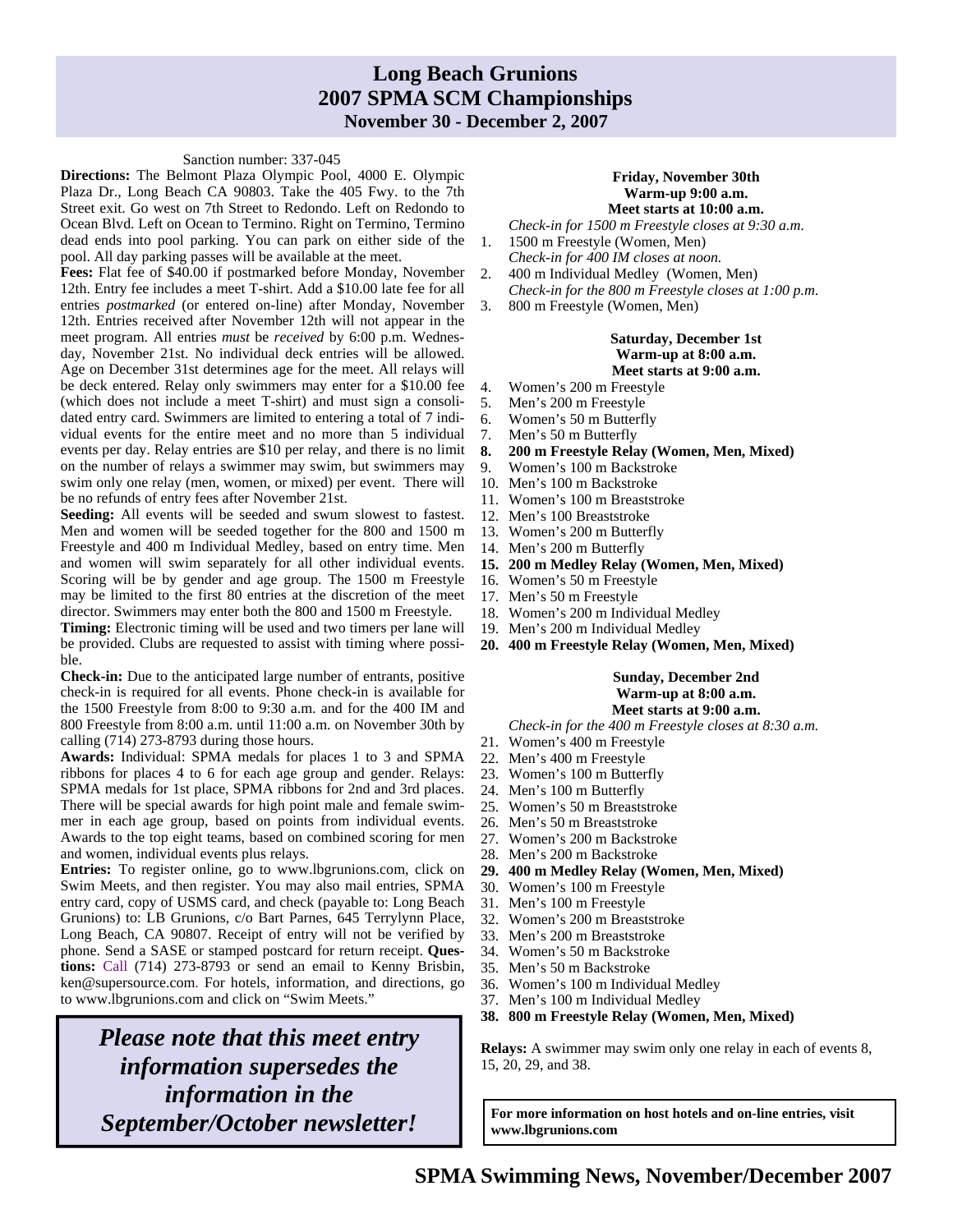### **Las Vegas Masters Vegas Free Play SCY Meet Saturday, January 26th, 2008**

### Sanction number: 338-001

Desert Breeze Park, 8275 W. Spring Mountain Road, indoor 50-meter by 25-yard pool. Six lanes will be available for warm-up.

**Directions:** From the I-15 Fwy., take the Flamingo Road exit (#38). Take the Flamingo Road west for 3.54 miles. Turn right onto South Rainbow Blvd. and go 0.78 miles. Turn left onto Spring Mountain Road and go 1.70 miles. The pool is on the left.

**Entries:** The pre-entry postmark deadline is Monday, January 21st, 2008. Deck entries will close at 12:30 p.m. for the first six events. Age on January 26th determines age group for the meet. You must be at least 18 to compete.

**Seeding:** All events will be deck-seeded slowest to fastest, by entered time, ages and genders combined. Check-in is not required in order to be deck seeded, except swimmers must check in to swim the 500 yd. Freestyle and the 400 yd. Individual Medley.

**Relays:** All relays will be deck entered. Relay fees are \$2.00 per relay due upon entry. For each relay swimmer who is not entered in individual events, a fee of \$5.00 and a signed liability release must be submitted with the relay entry.

**Awards:** Individual: SPMA ribbons for places 1 to 3. Relay: SPMA ribbons for first place.

**Special Awards**: Events marked VFP (Vegas Free Play) will have special awards from local casinos for "free play" at the casino. Winners of age groups will be eligible for coupons redeemable at Las Vegas casinos. You must be 21 years of age in order to get a VFP coupon.

**Entry Fees:** \$2.00 for each individual event entered and a \$10.00 surcharge per swimmer. For swimmers in relays only, the fee is \$5.00. NOTE: deck entrants will pay an additional \$10.00 entry charge.

**Checks payable to**: AM Swimming

Mail consolidated entry card, a copy of your 2008 USMS card, and check to: Las Vegas SCY Meet, P. O. Box 204, Lake Forest, CA 92609-0204.

**Questions:** Meet Director, Victor Hecker, (702) 247-7788; Meet Entries, Robert Mitchell, mitchellrobert@cox.net, (949) 689-7946.

### **Saturday, January 26, 2008**

Warm-up at noon

- Events start at 1:00 p.m.
- A. 200 yd. Mixed Medley Relay
- 1. 500 yd. Freestyle
- 2. 100 yd. Individual Medley
- 3. 50 yd. Butterfly
- 4. 100 yd. Backstroke
- 5. 200 yd. Freestyle
- 6. 50 yd. Breaststroke
- B. 200 yd. Mixed Freestyle Relay
- 7. 100 yd. Butterfly
- 8. 50 yd. Freestyle (VFP-1)
- 9. 50 yd. Backstroke
- 10. 400 yd. Individual Medley
- 11. 100 yd. Breaststroke
- 12. 100 yd. Freestyle (VFP-2)

*Please read the general information on entering swim meets on the third page of this newsletter!* 

## USMS Dues Increase

USMS, at its 2006 convention in Dearborn, Michigan, voted to increase membership dues by \$5.00 per year starting in 2008. The dues increase will allow USMS to continue to improve upon its services to its membership in accordance with its strategic plan. Several upcoming items include moving to online registration, the funding of a club development program in an effort to grow the membership of USMS and the hiring of professional full time staff for the organization. As a result of this change by USMS, the membership dues for SPMA will now be \$40 per year starting with registrations for the 2008 calendar year.

# Paying Your Dues Using Online Banking - Step by Step

If you would like to pay your registration using your online banking checks (e.g., BillPayer, CheckFree, etc.), please follow these simple steps to ensure that the process goes smoothly.

- 1. Fill out and sign your registration form.
- 2. Write on the form (anywhere) that the dues check will arrive separately. If you don't do this, your incomplete registration will be sent back to you!
- 3. In the memo area of your online check put your name.
- 4. Mail your form to the SPMA Office, or fax it to the SPMA Office *during business hours* (626-296-1841). Note that any faxes that wake the registrar up at night will be discarded!

# Late Breaking News from the USMS Convention

As this newsletter was going to press we received some late breaking news from the USMS Convention, held in Anaheim, California during the last week in September.

Woody Bowersock (Coast Masters) was inducted into the International Masters Swimming Hall of Fame as an Honor Swimmer.

The 2008 honorees were announced, and we are proud to have Jim McConica (Ventura County Masters) and Bob Strand (registers in Pacific, but works out with Rose Bowl) as inductees.

The 2007 June Krauser Communications Award was given to Julie Heather, SPMA Registrar.

The 2009 Short Course Yard USMS National Championships were awarded to Clovis, California.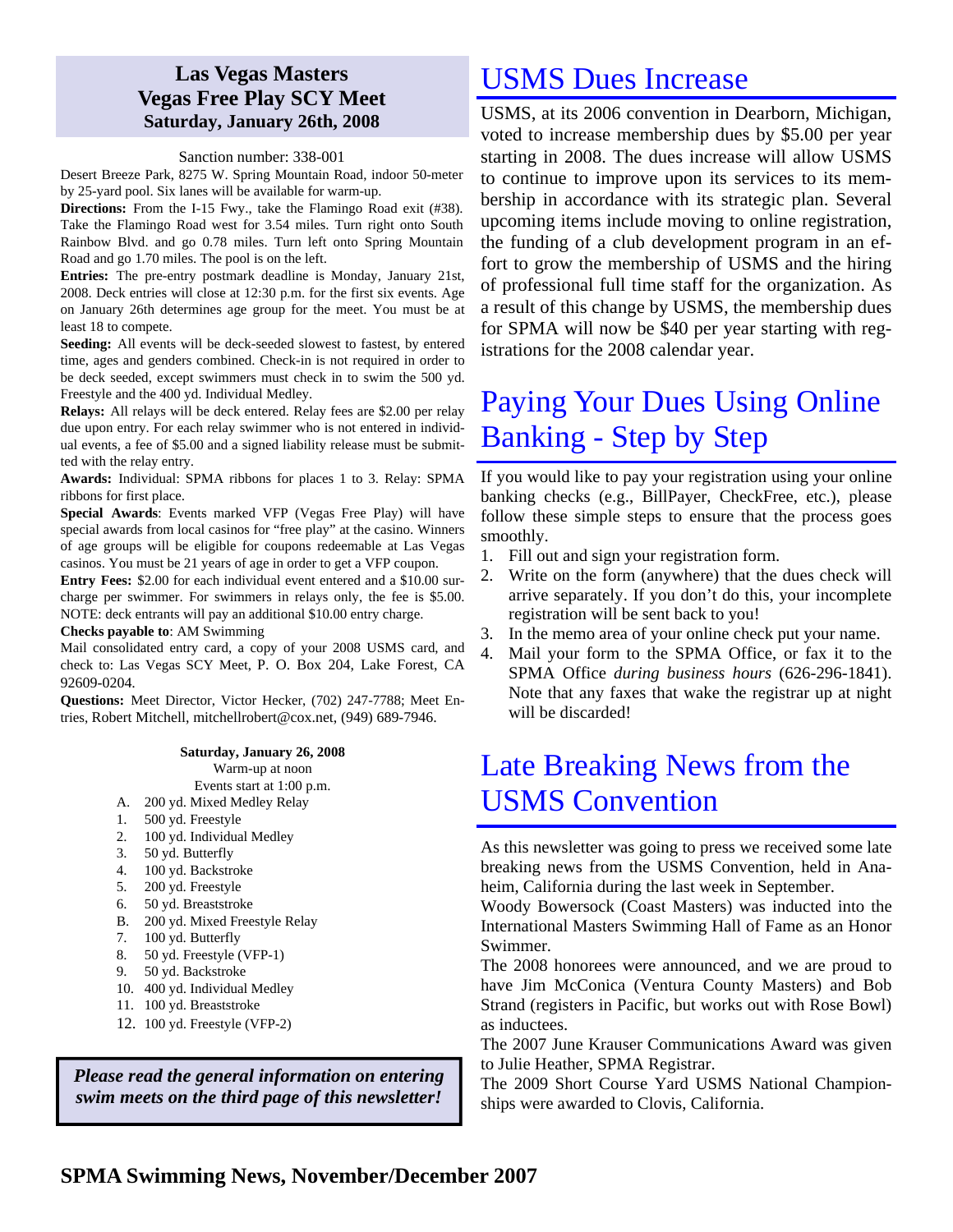# **Southern Pacific Masters Association**  *2008 Membership Form*

| <b>Last Name</b>                                                                                                                                                                                                                                                                                                                                                                                    |                                                                                              |                                                                                                                                                                                                                                                                                                                                                                                                                                                                                                                                                                                                                                                                                                                                                                                                                                                                                                                                     |        | PLEASE PRINT CLEARLY<br>Your name on this form and on meet entry forms must be identical. |  |  |  |  |  |  |  |  |
|-----------------------------------------------------------------------------------------------------------------------------------------------------------------------------------------------------------------------------------------------------------------------------------------------------------------------------------------------------------------------------------------------------|----------------------------------------------------------------------------------------------|-------------------------------------------------------------------------------------------------------------------------------------------------------------------------------------------------------------------------------------------------------------------------------------------------------------------------------------------------------------------------------------------------------------------------------------------------------------------------------------------------------------------------------------------------------------------------------------------------------------------------------------------------------------------------------------------------------------------------------------------------------------------------------------------------------------------------------------------------------------------------------------------------------------------------------------|--------|-------------------------------------------------------------------------------------------|--|--|--|--|--|--|--|--|
|                                                                                                                                                                                                                                                                                                                                                                                                     | <b>First Name</b>                                                                            |                                                                                                                                                                                                                                                                                                                                                                                                                                                                                                                                                                                                                                                                                                                                                                                                                                                                                                                                     |        | Middle Initial                                                                            |  |  |  |  |  |  |  |  |
| <b>Mailing Address</b>                                                                                                                                                                                                                                                                                                                                                                              |                                                                                              |                                                                                                                                                                                                                                                                                                                                                                                                                                                                                                                                                                                                                                                                                                                                                                                                                                                                                                                                     |        | Home Phone No.                                                                            |  |  |  |  |  |  |  |  |
| City                                                                                                                                                                                                                                                                                                                                                                                                |                                                                                              | <b>State</b><br>Age                                                                                                                                                                                                                                                                                                                                                                                                                                                                                                                                                                                                                                                                                                                                                                                                                                                                                                                 | Zip    | Daytime Phone No.                                                                         |  |  |  |  |  |  |  |  |
| Date of Birth (required)<br>$\Box$ New Registration<br>Month/Day/Year                                                                                                                                                                                                                                                                                                                               |                                                                                              |                                                                                                                                                                                                                                                                                                                                                                                                                                                                                                                                                                                                                                                                                                                                                                                                                                                                                                                                     | Gender | Email Address (print in ALL CAPS)                                                         |  |  |  |  |  |  |  |  |
|                                                                                                                                                                                                                                                                                                                                                                                                     | <b>CLUB</b> (If left blank, you will remain with your previous club, or "unattached" if new) |                                                                                                                                                                                                                                                                                                                                                                                                                                                                                                                                                                                                                                                                                                                                                                                                                                                                                                                                     |        | Today's Date                                                                              |  |  |  |  |  |  |  |  |
| <b>Emergency Contact (optional)</b>                                                                                                                                                                                                                                                                                                                                                                 |                                                                                              |                                                                                                                                                                                                                                                                                                                                                                                                                                                                                                                                                                                                                                                                                                                                                                                                                                                                                                                                     |        | Phone No. of emergency contact                                                            |  |  |  |  |  |  |  |  |
| $\Box$ Check this box if you do not want any emails from USMS or SPMA, except regarding your registration.                                                                                                                                                                                                                                                                                          |                                                                                              |                                                                                                                                                                                                                                                                                                                                                                                                                                                                                                                                                                                                                                                                                                                                                                                                                                                                                                                                     |        |                                                                                           |  |  |  |  |  |  |  |  |
|                                                                                                                                                                                                                                                                                                                                                                                                     | $\Box$ I would like to volunteer for SPMA                                                    |                                                                                                                                                                                                                                                                                                                                                                                                                                                                                                                                                                                                                                                                                                                                                                                                                                                                                                                                     |        |                                                                                           |  |  |  |  |  |  |  |  |
| $\mathbf{s}$                                                                                                                                                                                                                                                                                                                                                                                        | "I, the undersigned participant, intending to be legally bound, hereby certify               |                                                                                                                                                                                                                                                                                                                                                                                                                                                                                                                                                                                                                                                                                                                                                                                                                                                                                                                                     |        |                                                                                           |  |  |  |  |  |  |  |  |
| <b>Annual Fee: \$40</b><br><b>Optional Donations:</b><br>$$1.00$ (or $$$ ) to SPMA<br>$$1.00$ (or $$$ ) to USMS<br>$\frac{1}{2}$<br><b>Endowment Fund</b><br>$$1.00$ (or $$$ ) to the<br>International Swimming Hall \$<br>of Fame<br><b>TOTAL ENCLOSED</b><br>$\sim$<br>Make check payable to SPMA,<br>Mail to:<br><b>SPMA</b><br>c/o Julie Heather<br>957 N. El Molino Ave.<br>Pasadena, CA 91104 |                                                                                              | that I am physically fit and have not been otherwise informed by a physi-<br>cian. I acknowledge that I am aware of all the risks inherent in Masters<br>Swimming (training and competition), including possible permanent disabil-<br>ity or death, and agree to assume all of those risks. AS A CONDITION OF<br>MY PARTICIPATION IN THE MASTERS SWIMMING PROGRAM OR<br>ANY ACTIVITIES INCIDENT THERETO, I HEREBY WAIVE ANY<br>AND ALL RIGHTS TO CLAIMS FOR LOSS OR DAMAGES, INCLUD-<br>ING ALL CLAIMS FOR LOSS OR DAMAGES CAUSED BY THE NEG-<br>LIGENCE, ACTIVE OR PASSIVE, OF THE FOLLOWING: UNITED<br>STATES MASTERS SWIMMING, INC., THE LOCAL MASTERS<br>SWIMMING COMMITTEES, THE CLUBS, HOST FACILITIES, MEET<br>SPONSORS, MEET COMMITTEES, OR ANY INDIVIDUALS OFFICI-<br>ATING AT THE MEETS OR SUPERVISING SUCH ACTIVITIES. In ad-<br>dition, I agree to abide by and be governed by the rules of USMS."<br><b>Signature</b> |        |                                                                                           |  |  |  |  |  |  |  |  |
|                                                                                                                                                                                                                                                                                                                                                                                                     |                                                                                              | $\Box$ I am a certified official                                                                                                                                                                                                                                                                                                                                                                                                                                                                                                                                                                                                                                                                                                                                                                                                                                                                                                    |        |                                                                                           |  |  |  |  |  |  |  |  |

### Benefits of 2008 SPMA Membership

- The opportunity to meet and train with some of the most experienced coaches and swimmers in the area.
- The benefit of coaching and training with our member clubs throughout the country requiring USMS membership.
- A subscription to USMS Swimmer, a bi-monthly swimming publication which runs concurrently with your membership (\$8.00 of the annual dues is designated for the magazine subscription).
- Liability insurance for your club and meet sponsors.
- Secondary accident insurance.
- Borrowing privileges from the SPMA videotape and book library.
- SPMA Swimming News, featuring up-to-date information on events occurring in our area and helpful articles on health and swimming.
- The privilege of participating in any SPMA or USMS sanctioned postal, pool, and open water events or clinics.
- Information and advice from the SPMA office to answer your swimming related questions or concerns. *2008 USMS Registration is valid through December 31, 2008*

**Help SPMA keep costs down by sending in your registration form now. We won't have to invoice you, and you will have uninterrupted delivery of the USMS magazine and the SPMA newsletter.**